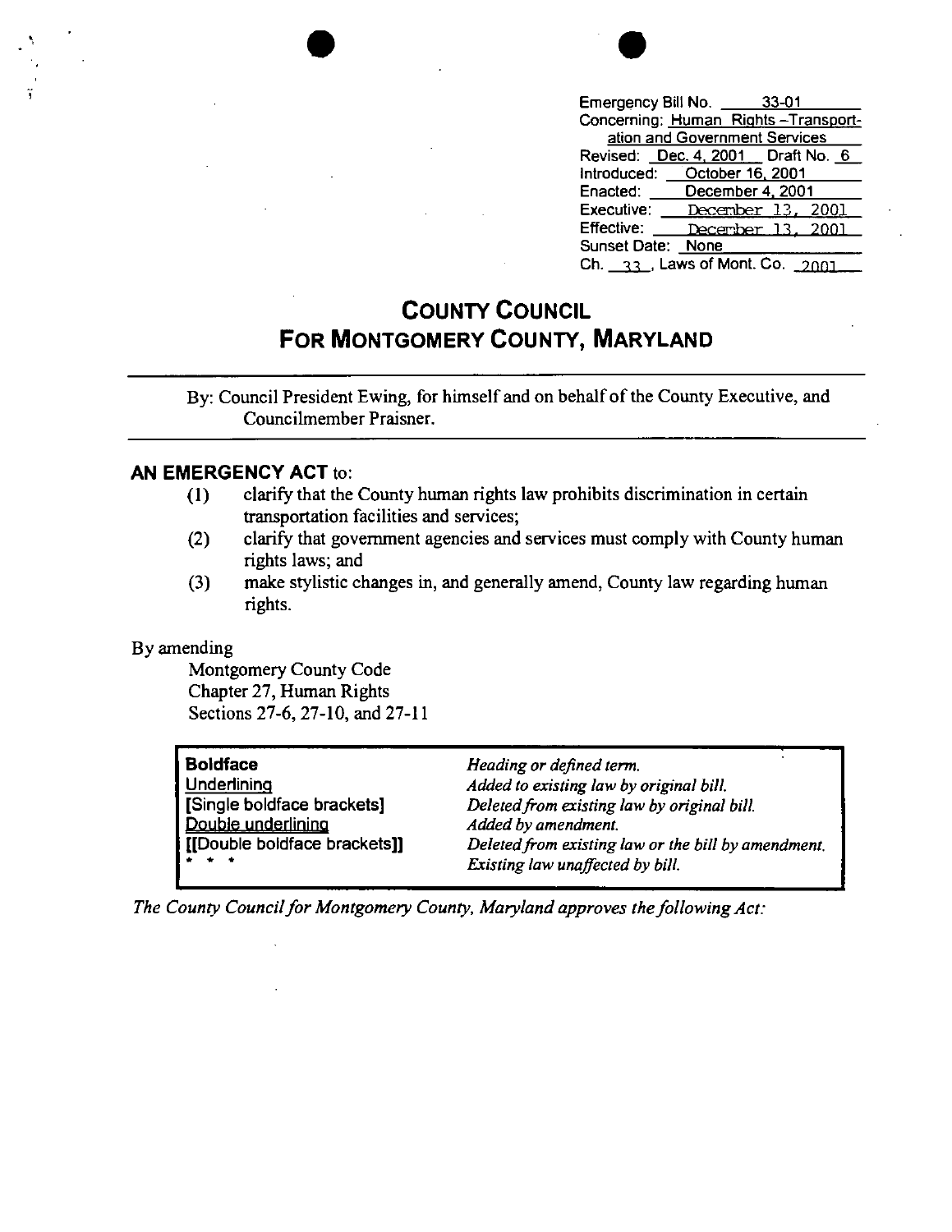$\epsilon$ 

|              |                     | EMERGENCY BILL NO. 33-01                                                  |  |
|--------------|---------------------|---------------------------------------------------------------------------|--|
| 1            |                     | Section 1. Sections 27-6, 27-10, and 27-11 of the County Code are         |  |
| 2            | amended as follows: |                                                                           |  |
| 3            | $27 - 6.$           | Definitions.                                                              |  |
| 4            |                     | The following words and phrases have the following meanings, unless the   |  |
| 5            |                     | context indicates otherwise:                                              |  |
| 6            |                     |                                                                           |  |
| 7            | (p)                 | Lending institution means any bank, insurance company, savings            |  |
| 8            |                     | and loan association, or any other person or organization regularly       |  |
| 9            |                     | engaged in the business of lending money or guaranteeing loans.           |  |
| 10           |                     | Lending institution includes a department, agency, or instrument of       |  |
| $\mathbf{H}$ |                     | the County or, to the extent allowed by law, a federal, State, or local   |  |
| 12           |                     | government that lends money or guarantees loans.                          |  |
| 13           |                     |                                                                           |  |
| 14           | (s)                 | <b>Person</b> [has the meaning stated in Section $1-302(a)(5)$ ] means an |  |
| 15           |                     | individual; a legal entity; or a department, agency, or instrument of     |  |
| 16           |                     | the County or, to the extent allowed by law, of federal, State, or local  |  |
| 17           |                     | government.                                                               |  |
| 18           |                     |                                                                           |  |
| 19           |                     | DIVISION 1. DISCRIMINATION IN [PLACES OF] PUBLIC                          |  |
| 20           |                     | [ACCOMMODATION] ACCOMMODATIONS.                                           |  |
| 21           | $27-10.$            | Scope.                                                                    |  |
| 22           | (a)                 | This division applies to every [place of] public accommodation of any     |  |
| 23           |                     | kind in the County whose facilities, accommodations, services,            |  |
| 24           |                     | commodities, or use are offered to or enjoyed by the general public       |  |
| 25           |                     | either with or without charge, such as:                                   |  |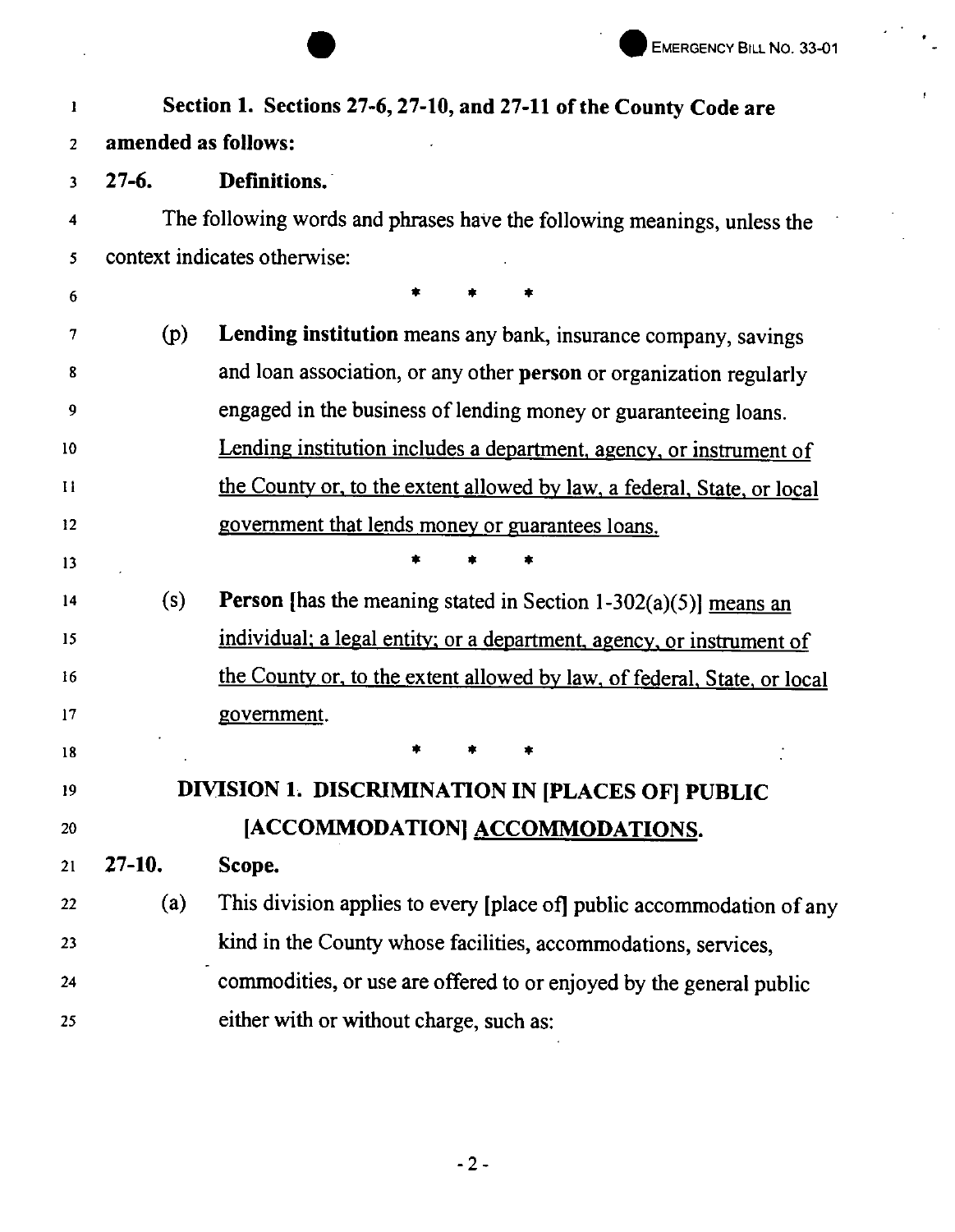26 27 28 29 30 31 32 33 34 35 36 37 38 39 40 41 42 43 44 45 46 EMERGENCY BILL NO. 33-01<br>
(1) restaurants, soda fountains, and other eating or drinking places, and all places where food is sold for consumption either on or off the premises; (2) inns, hotels, and motels, whether serving temporary or permanent patrons; (3) retail stores and service establishments; ( 4) hospitals and clinics; (5) motion picture, stage, and other theaters and music, concert, or meeting halls; ( 6) circuses, exhibitions, skating rinks, sports arenas and fields, amusement or recreation parks, picnic grounds, fairs, bowling alleys, golf courses, gymnasiums, shooting galleries, billiard and pool rooms, and swimming pools; [and) .(2) public conveyances, such as automobiles, buses, taxicabs, trolleys, trains, limousines, boats, aimlanes, and bicycles: (8) utilities, such as water and sewer service, electricity, telephone, and cable television:  $(9)$  streets, roads, sidewalks, other public rights-of-way, parking lots or garages, marinas, airports, and hangars; and  $[(7)]$ (10) places of public assembly and entertainment of every kind. 47 (b) In this Chapter, "public accommodation" includes any service, 48 program, or activity offered to or used by the general public. 49 (c) This division does not apply to accommodations that are distinctly 50 private or personal.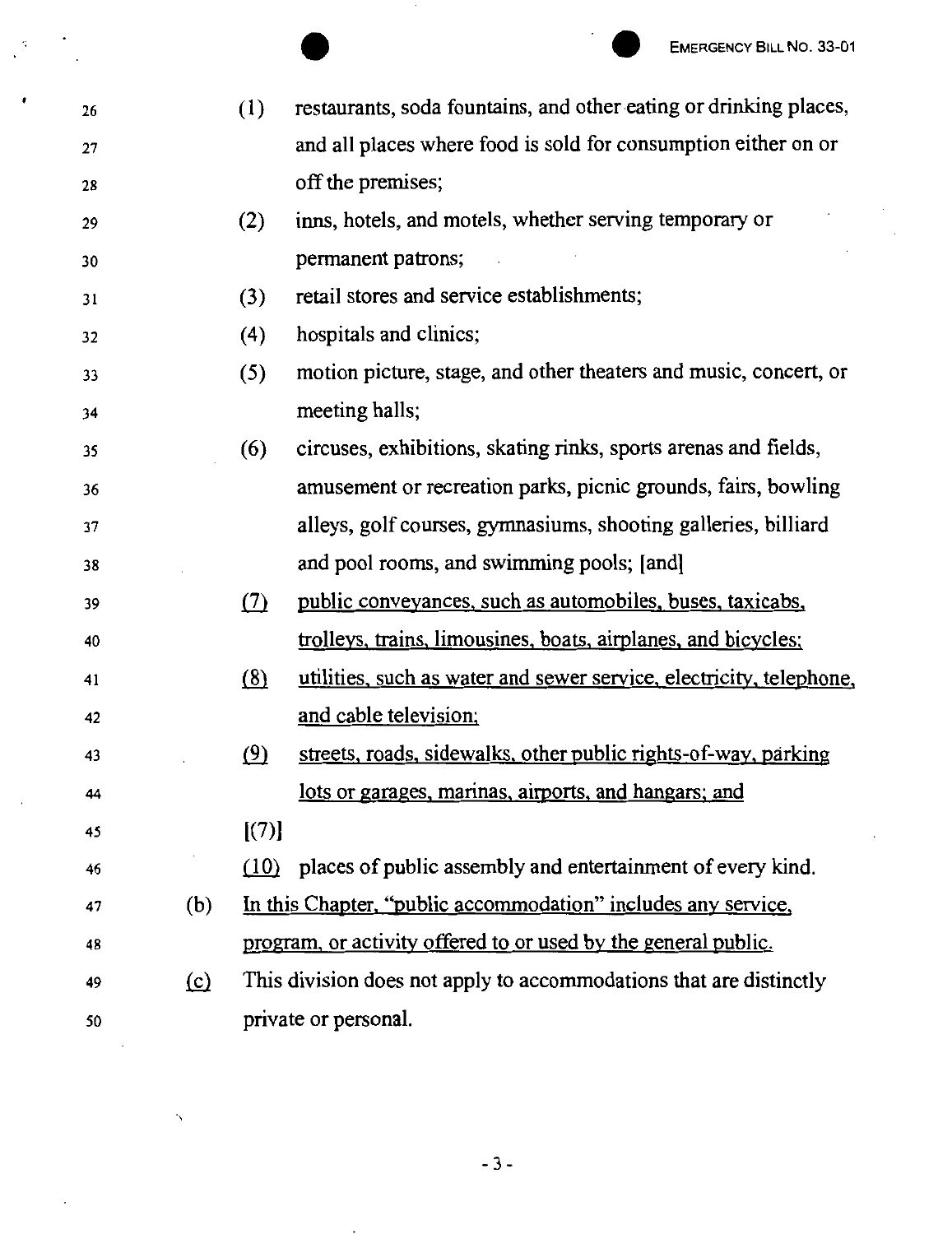|    |            | <b>EMERGENCY BILL NO. 33-01</b>                                       |
|----|------------|-----------------------------------------------------------------------|
| 51 | $27 - 11.$ | Discriminatory practices.                                             |
| 52 | (a)        | An owner, lessee, operator, manager, agent, or employee of any        |
| 53 |            | public accommodation in the County must not, with respect to the      |
| 54 |            | [place] <u>accommodation</u> :                                        |
| 55 |            | (1)<br>make any distinction with respect to any person based on race, |
| 56 |            | color, sex, marital status, religious creed, ancestry, national       |
| 57 |            | origin, disability, or sexual orientation in connection with:         |
| 58 |            | admission;<br>(A)                                                     |
| 59 |            | (B)<br>service or sales; or                                           |
| 60 |            | (C)<br>price, quality, or use of any facility or service;             |
| 61 |            | (2)<br>display, circulate, or publicize, or cause to be displayed,    |
| 62 |            | circulated, or publicized, directly or indirectly, any notice,        |
| 63 |            | communication, or advertisement that states or implies:               |
| 64 |            | (A)<br>[that ] any distinction in the availability of any facility,   |
| 65 |            | service, commodity, or activity [in that place of public]             |
| 66 |            | related to the accommodation [will not be made available              |
| 67 |            | to any person according to the requirements of                        |
| 68 |            | subsection (a) of this section] that would violate                    |
| 69 |            | $\frac{\text{pargraph}(1)}{\text{parg}}$ , or                         |
| 70 |            | (B)<br>that the patronage or presence of any person is                |
| 71 |            | unwelcome, objectionable, unacceptable, or not desired                |
| 72 |            | or solicited on account of any person's race, color, sex,             |
| 73 |            | marital status, religious creed, ancestry, national origin,           |
| 74 |            | disability, or sexual orientation;                                    |
| 75 |            |                                                                       |
| 76 | (b)        | [Discrimination against a disabled person in a place of public        |
| 77 |            | accommodation includes a refusal] A person must not refuse to make    |

-4-